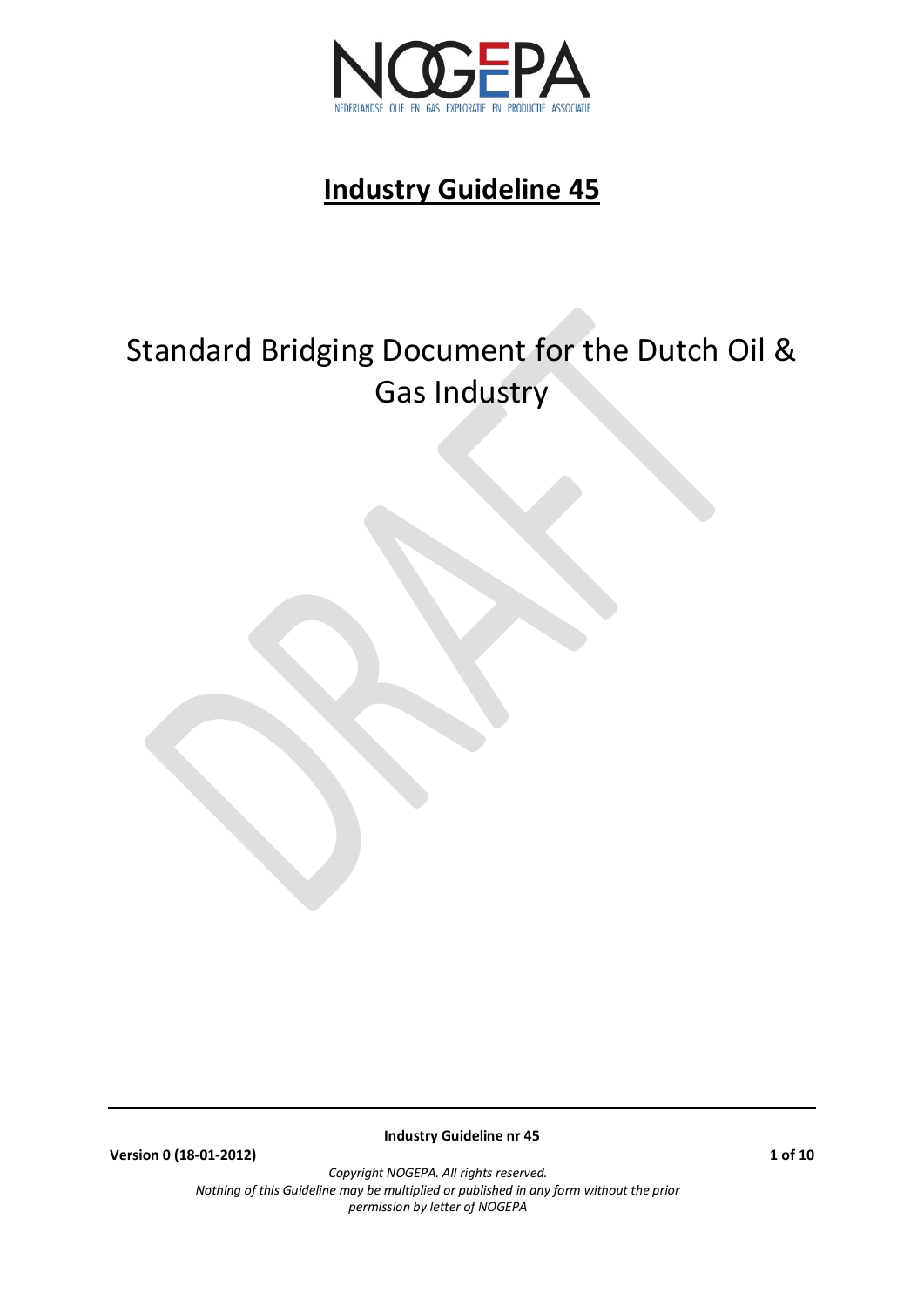

### **Document Control Sheet**

| Control Information    |                                                                                                                                                                                                                                                          |
|------------------------|----------------------------------------------------------------------------------------------------------------------------------------------------------------------------------------------------------------------------------------------------------|
| Title Document (NL)    |                                                                                                                                                                                                                                                          |
| Title Document (UK)    | Standard Bridging Document for the Dutch Oil & Gas Industry                                                                                                                                                                                              |
| Type Document (NL/UK)  | Industrie Leidraad/Industry Guideline                                                                                                                                                                                                                    |
| <b>Control Number:</b> | 45                                                                                                                                                                                                                                                       |
| <b>Control Status:</b> | Controlled / Uncontrolled when Printed.                                                                                                                                                                                                                  |
| <b>Issue Status</b>    | This document has been published electronically on the NOGEPA<br>Website.<br>In order to maintain this document as a "controlled copy" any formal<br>revisions will be published via this Website and should replace all<br>previously issued revisions. |

| Document Review | Timeframe for document review $-$ C3 |           |
|-----------------|--------------------------------------|-----------|
| Months          | Months<br>24                         | 36 Months |
|                 |                                      |           |

| <b>Revision History</b> |            |             |             |          |          |
|-------------------------|------------|-------------|-------------|----------|----------|
| Rev                     | Date       | Description | Author      | Reviewed | Approved |
| 0                       | 18-01-2012 | First issue | G. Galloway |          |          |
|                         |            |             |             |          |          |
|                         |            |             |             |          |          |
|                         |            |             |             |          |          |
|                         |            |             |             |          |          |
|                         |            |             |             |          |          |
|                         |            |             |             |          |          |
|                         |            |             |             |          |          |

This document will be controlled by the NOGEPA Secretary.

This document will be submitted to the NOGEPA Executive Committee for approval if:

- A new NOGEPA Guideline is issued.
- Significant changes are made to the content of a particular NOGEPA Guideline All other changes and revisions will be approved by the Health and Safety Committee.

**Version 0 (18-01-2012) 2 of 10**

### **Industry Guideline nr 45**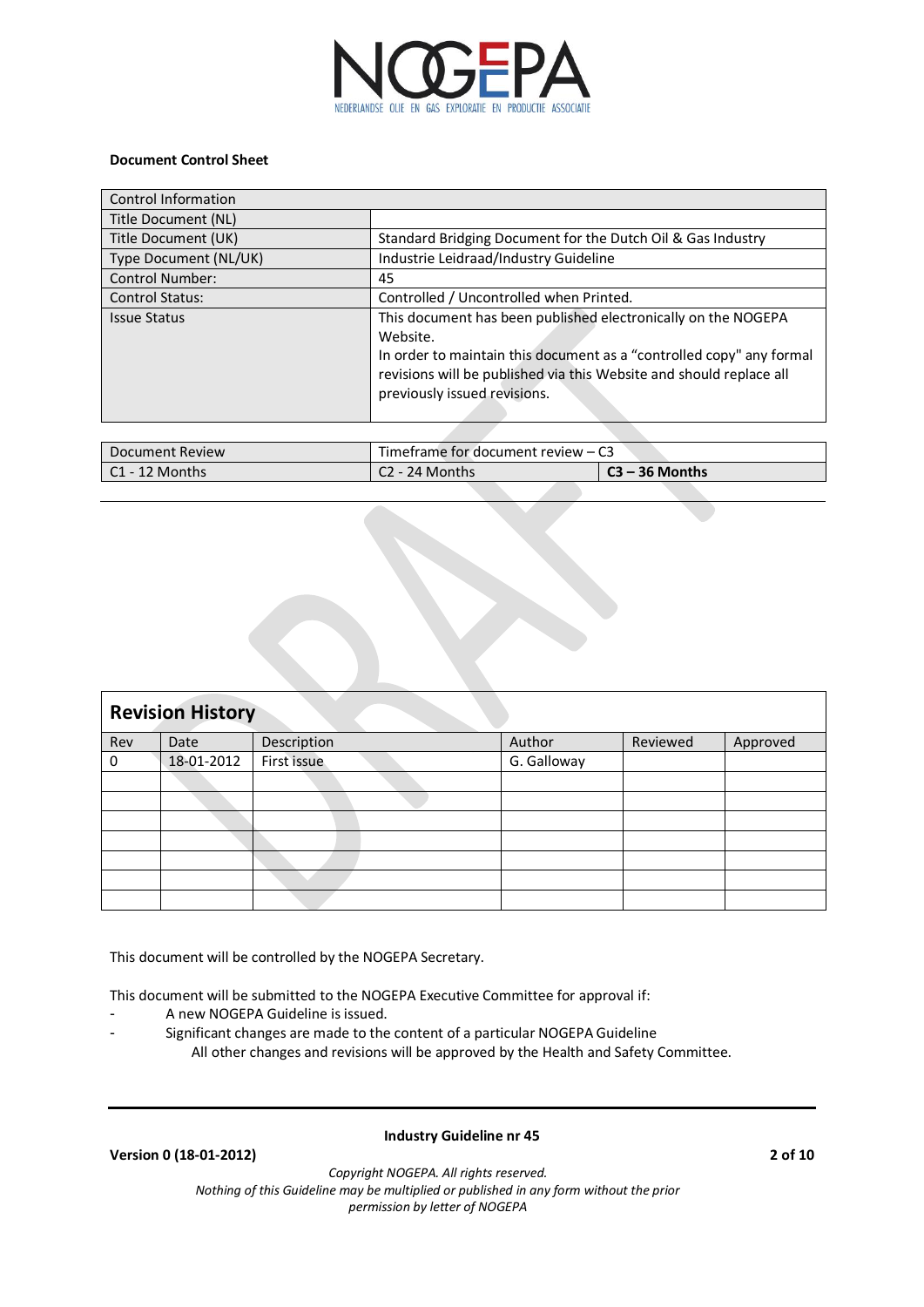

# **Standard Bridging Document for the Dutch Oil & Gas Industry**

The purpose of the bridging document is to bridge the Safety Management System (SMS) of the main parties coming together to execute an operation which may involve several parties with many interfaces.

The bridging document is effectively a gap analysis that identifies the main discrepancies that exist between each party's management systems and clarifies which rules and procedures will be enforced on the operations to bridge the gaps and create a seamless process to safely execute the work programme.

The bridging document will ensure that the operation is managed using the highest set of standards available to the main parties and all required obligations are fulfilled to meet local legislation. This document is guided by current industry practice and details key aspects necessary to ensure the execution of a safe operation:

The objectives of the Bridging Document should includeare to:

- Ensure that the roles and responsibilities of thoseall persons in charge of activities are clearly defined, communicated and understood.
- Ensure that all key personnel are aware of the work tasks to be undertaken in a safe manner.
- Ensure that all health and safety hazards and risks associated with the operation are assessed, controlled and communicated to all personnelinvolved.
- Ensure that all personnel are competent for the work tasks to be undertaken and that all supervisors are competent to supervise and direct subordinates in a safe manner.
- Ensure that all personnel involved in the operation are aware of the appropriate means of communication and they are well defined and understood by all involved.
- Ensure that the appropriate procedures are properly integrated and understood by key personnel for the duration of the operation.
- Ensure that a fully aligned management of change process exists and is clearly communicated and understood.
- Ensure that effective emergency response arrangements are in place and relevant persons are fully aware of their responsibilities in an emergency situation.

It is important in the first instance to define the role of each main party, the location where the activity will take place and the key services provided. NOGEPA supports the involvement of service companies, who will be providing a safety critical service, in the development of the bridging document.

There must be recognition that management representing the main parties is responsible for ensuring that each company's goals are achieved and that any requirements of the applicable regulatory body are satisfied.

All personnel involved regardless of their employer are required to take responsibility for their own safety and those working with them.

All personnel are required to work to documented Safety, Health and Environmental practices,

**Version 0 (18-01-2012) 3 of 10**

**Industry Guideline nr 45**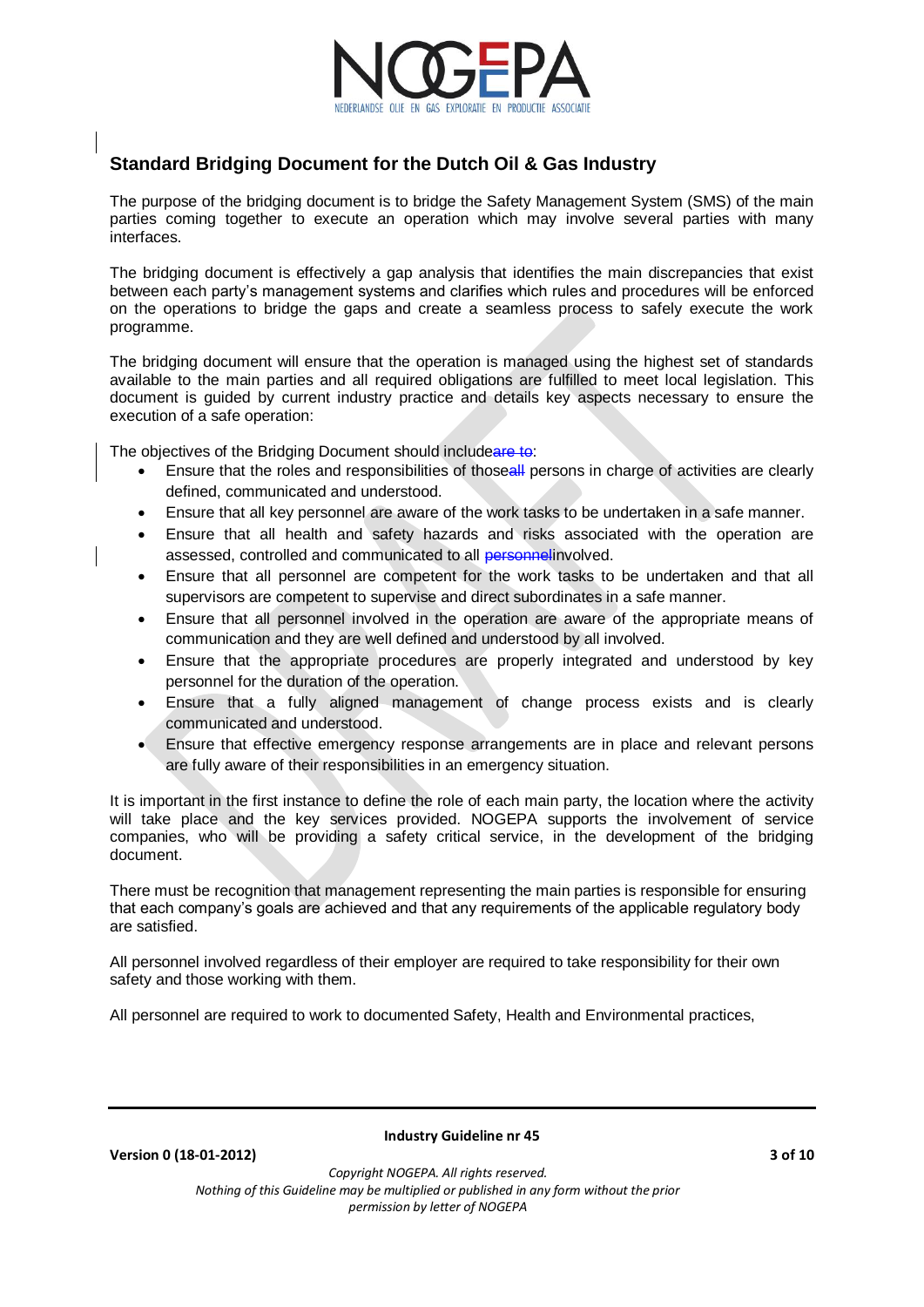

An endorsement process must be in place to ensure the bridging document is agreed by all main parties involved and categorises the division of responsibilities to ensure a safe operation under the various contracts that exist.

The bridging document should be prepared in compliance with:

- Dutch Arbo (Labour) Legislation
	- SSM vg (safety case) template

**Notes** 

- 1. A useful cross reference table is provided as part of this guideline.
- 2. A standard bridging document template has been developed and is available on the NOGEPA member page.
- 2.3. The bridging document does not replace, but complements the Site Specific Safety and Health Document as per requirements of Dutch Arbo (Labour) Legislation.

The standard bridging document is guided by current industry practice and should include the following sections, as a minimum.

| <b>Section</b> | <b>Expectations</b>                                                                  |
|----------------|--------------------------------------------------------------------------------------|
| Introduction   | Defines the purpose of the bridging document and sets the scene for the              |
|                | parties coming together.                                                             |
|                | Names the main parties involved in executing the operation including the             |
|                | services they will provide.                                                          |
|                | Lists the objectives of the bridging document.                                       |
|                | Defines the role of each main party and how they will interface together.            |
| Scope of Work  | Provide a brief description of the scope of work and how each main party is          |
|                | involved. If appropriate provide location map/field layout.                          |
|                | Include Rreferences to key installations, vessels and any critical services          |
|                | provided may be included.                                                            |
|                | Indicate if operations are stand-alone or concurrent e.g. with production facility.  |
|                | Provide a list of parties including their particular area of responsibility          |
|                | Note: it is important to include all service providers having a safety critical role |
|                | as their activity may impact on the environment and the health and safety of         |
|                | others.                                                                              |
| Management     | It is especially important for main parties that have not worked together            |
| System         | previously that they perform a review of each other's Safety Management              |
|                | System (SMS).                                                                        |
|                | This is necessary in order to identify any gaps that exist in the HSE Standards      |
|                | of each main party and how these will be bridged. The review should also be          |
|                | used to identify any areas of conflict between the standards used by the main        |
|                | parties and provide a means of resolution.                                           |
|                | The bridging document should clearly record any new procedures and/or more           |
|                | stringent controls required as a result of the above review.                         |
| Interface      | There should be a section in the bridging document that details the activity         |
| Management     | interfaces that exist between all parties in the project performing a safety         |
|                | critical role and explains what control measures have been put in place for the      |
|                | effective management of the interface.                                               |
|                | Any control measures deemed not sufficient must be identified and an action          |
|                | captured to address the gap.                                                         |
|                | NOGEPA suggest the use of a matrix format as an effective means of                   |
|                | presenting this information.                                                         |

**Industry Guideline nr 45**

**Version 0 (18-01-2012) 4 of 10**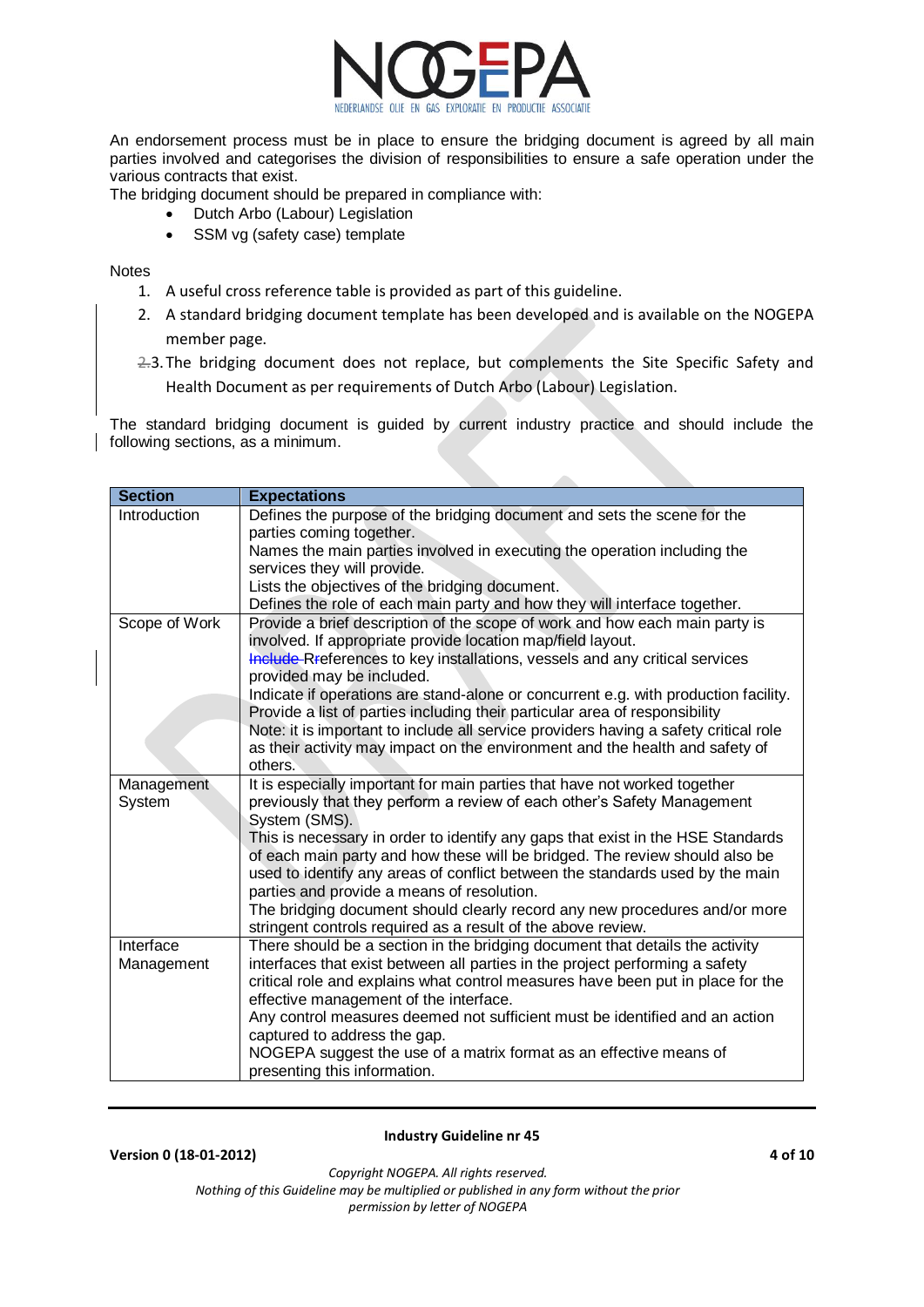

| Organisation  | A diagram should be included in the bridging document that shows the                                                                                            |
|---------------|-----------------------------------------------------------------------------------------------------------------------------------------------------------------|
|               | interface between the main party management structures, including both<br>onshore and offshore.                                                                 |
|               | This diagram should be further supported with clearly defined roles and                                                                                         |
|               | responsibilities for key personnel identified.                                                                                                                  |
|               | The person having overall authority must be clearly identified.                                                                                                 |
| Communication | Effective communication is critical to the success of the operation where                                                                                       |
|               | different parties interface. This section of the bridging document should clearly<br>define how communication is managed between the main parties during the    |
|               | following phases of the project or situations that may arise:                                                                                                   |
|               | <b>Pre-Operations</b>                                                                                                                                           |
|               | Define how the bridging document is prepared involving the main parties and                                                                                     |
|               | how it is communicated to all parties involved.                                                                                                                 |
|               | NOGEPA support the use of Drill the Well on Paper (DWOP) / Complete the                                                                                         |
|               | Well on Paper (CWOP) or equivalent hazard assessment exercise involving                                                                                         |
|               | key service providers.                                                                                                                                          |
|               | <b>Execution of Operations</b>                                                                                                                                  |
|               | Define the use of the following methods as a means of maintaining effective                                                                                     |
|               | lines of communication between the main parties and subcontractors:                                                                                             |
|               | Induction                                                                                                                                                       |
|               | Daily report & meeting                                                                                                                                          |
|               | Look ahead                                                                                                                                                      |
|               | Safety tour                                                                                                                                                     |
|               | Safety meeting                                                                                                                                                  |
|               | Pre-job meeting/tool box talk                                                                                                                                   |
|               | Onshore meeting                                                                                                                                                 |
|               |                                                                                                                                                                 |
|               | <b>Post Operations</b><br>Should describe the main parties coming together for a close out meeting to                                                           |
|               | assecess success or otherwise. Should include capturing of key lessons and                                                                                      |
|               | their follow up on future operations.                                                                                                                           |
|               | <b>Management of Change</b>                                                                                                                                     |
|               | A statement on Management of Change must be included which clearly defines                                                                                      |
|               | what changes are communicated, how they are communicated and the process                                                                                        |
|               | used to effectively manage the change involving the relevant parties. Provide a<br>reference to the Management of Change procedure used.                        |
|               |                                                                                                                                                                 |
|               | <b>Well Control</b>                                                                                                                                             |
|               | Give basic information on the document used to govern well control policy and<br>provide in the reference section. The method of well control used in the event |
|               | of an influx must be known and understood by key personnel.                                                                                                     |
|               | <b>Emergency</b>                                                                                                                                                |
|               | There should be a combined emergency response arrangement in place and                                                                                          |
|               | provided with the bridging document. This will also define who will undertake                                                                                   |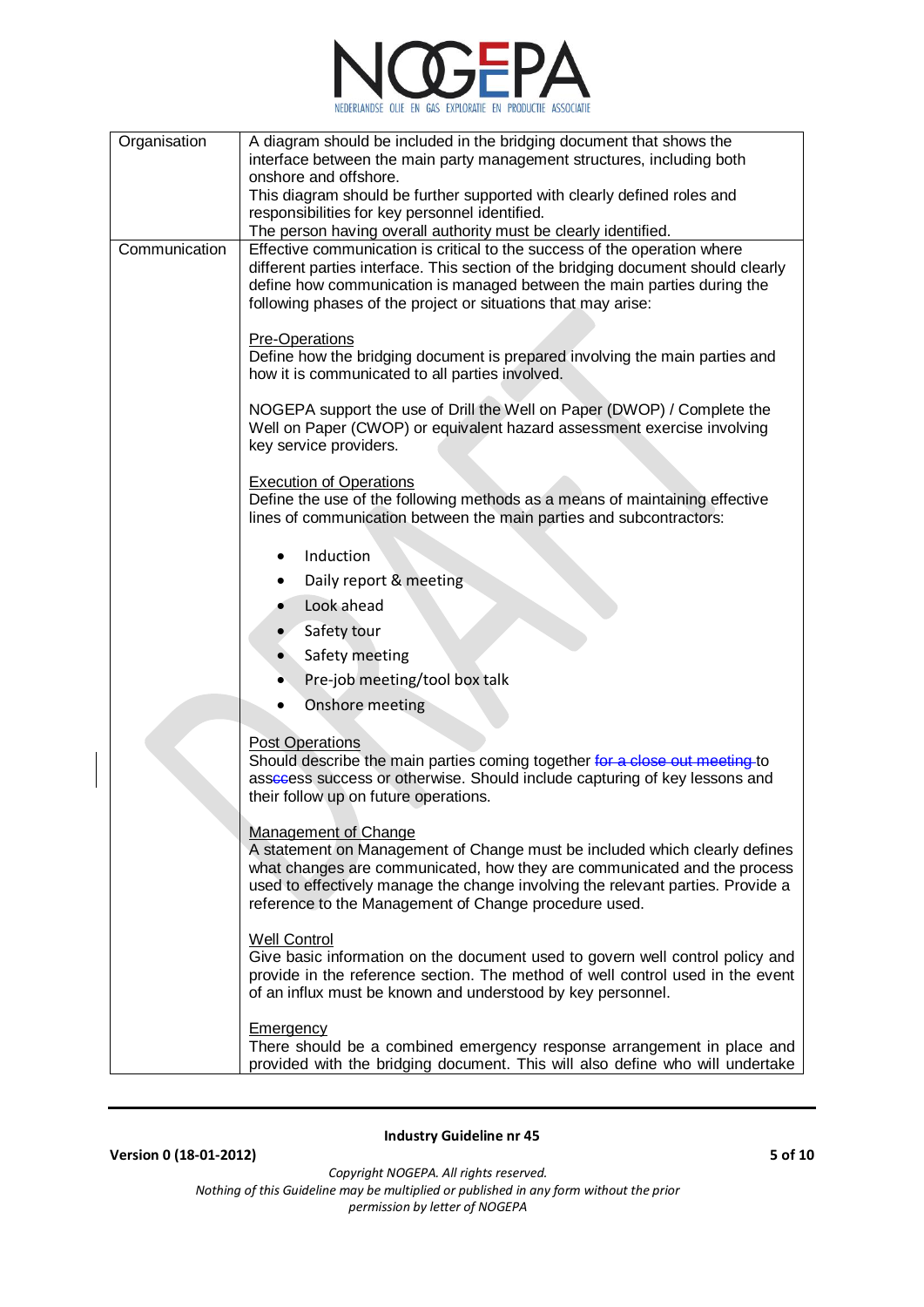

|                             | overall control of the emergency situation and from where.                                                                                                                                                                                                         |
|-----------------------------|--------------------------------------------------------------------------------------------------------------------------------------------------------------------------------------------------------------------------------------------------------------------|
| <b>HSE</b> Information      | Define the person with overall responsibility for HSE and how relevant HSE<br>information is communicated to all persons throughout the onsite operation.                                                                                                          |
|                             | <b>Accident/Incident Reporting</b><br>Reporting of any notifiable accident/incident must be done in accordance with<br>the applicable legislation however the main parties involved need to send the<br>reporting to the authorities in consultation.              |
| (www.nogepa.nl)             | The incident reporting procedure should comply with the following guidelines:<br>For the oil company: NOGEPA guideline nr 5 "reporting incidents"                                                                                                                  |
|                             | For the drilling contractor: IADC reporting guidelines (www.iadc.org) 2008 ASP<br>program rig official rules and guidelines.                                                                                                                                       |
| Monitoring/Audit/Review     | Define the means used to monitor performance of the combined scope of work.                                                                                                                                                                                        |
|                             | Auditing and compliance checks should be done as per a pre-defined schedule<br>to be included in the bridging document. The focus needs to be on having a<br>combined audit and compliance plan covering the main parties and<br>subcontractors where appropriate. |
|                             | Included in the schedule should be performance reviews. Frequency of reviews<br>will largely depend on duration of project. As a minimum there should be one<br>review as part of the project close out.                                                           |
| Safe Operating<br>Practices | The following safe operating practices should be listed as a minimum in the<br>bridging document identifying the responsible party and a description of how<br>the other main parties interface.                                                                   |
|                             | <b>Basis of Design</b>                                                                                                                                                                                                                                             |
|                             | <b>Work Programme</b>                                                                                                                                                                                                                                              |
|                             | Permit to Work                                                                                                                                                                                                                                                     |
| <b>Rig Move</b>             |                                                                                                                                                                                                                                                                    |
|                             | <b>Well Control</b>                                                                                                                                                                                                                                                |
|                             | Lifting & Handling<br><b>Hazardous Substances</b>                                                                                                                                                                                                                  |
|                             | <b>Work on Electrical Systems</b>                                                                                                                                                                                                                                  |
|                             | Work in Confined Spaces                                                                                                                                                                                                                                            |
|                             | <b>Working at Heights</b>                                                                                                                                                                                                                                          |
|                             |                                                                                                                                                                                                                                                                    |
|                             | In addition the following should be addressed:                                                                                                                                                                                                                     |
|                             | Simultaneous Operations (SIMOPS)/Matrix of Permitted Operations<br>Particular attention must be given to any SIMOPS and the need for controls to<br>be in place. This could include:                                                                               |
|                             | Rig move (if locating next to a producing facility)                                                                                                                                                                                                                |

## **Version 0 (18-01-2012) 6 of 10**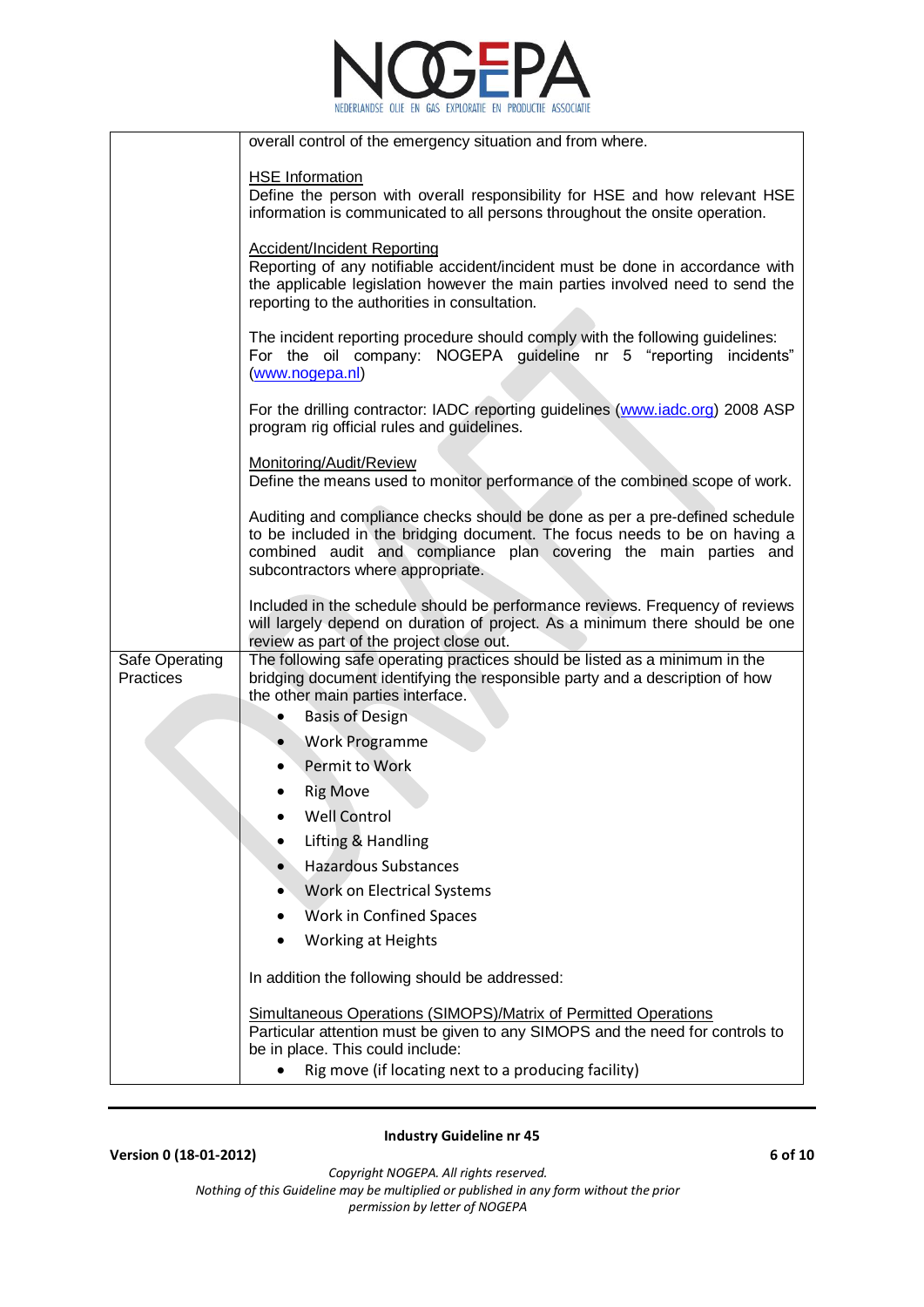

|                                       | System interfaces & connections (between installations)<br>$\bullet$                                                                                                                                                                                                                                         |
|---------------------------------------|--------------------------------------------------------------------------------------------------------------------------------------------------------------------------------------------------------------------------------------------------------------------------------------------------------------|
|                                       | Personnel movements (between installations)<br>$\bullet$                                                                                                                                                                                                                                                     |
|                                       | Marine and helicopter operations<br>$\bullet$                                                                                                                                                                                                                                                                |
|                                       | This could either be integrated into the bridging document or referenced as a<br>separate SIMOPS document.                                                                                                                                                                                                   |
|                                       | Competence, Training and Selection of Personnel<br>The following training and certification requirements must be specified as a<br>minimum in the bridging document. Others can be added if required:<br><b>Medical fitness</b><br>Offshore survival<br>Well control                                         |
|                                       | The NOGEPA training matrix requirements for operations in the Dutch sector<br>will serve as a minimum requirement with the main parties reviewing<br>requirements when considering the scope of work and assessing the major<br>risks involved. This may result in listing additional training requirements. |
|                                       | There should be reference to an effective system for selection of personnel that<br>clearly links with training and competence requirements.                                                                                                                                                                 |
|                                       | <b>Equipment - Safety Critical Items</b><br>Define the steps in place to ensure equipment supplied is fully fit for purpose.                                                                                                                                                                                 |
|                                       | The following critical items, as a minimum, should be subject to audit and<br>follow-up report highlighting any actions needed prior to their use:<br>Note: All major audit findings will be closed out prior to operations starting.<br>Drilling Unit including Well Control Equipment (BOP's etc)          |
|                                       | Other Safety Critical Elements included with above<br>$\bullet$                                                                                                                                                                                                                                              |
|                                       | Pressure Control / Pressure Retaining Temporary Equipment<br>٠                                                                                                                                                                                                                                               |
|                                       | <b>Explosive Services</b><br>$\bullet$                                                                                                                                                                                                                                                                       |
|                                       | <b>Radioactive Services</b>                                                                                                                                                                                                                                                                                  |
|                                       | Services requiring use of other hazardous substances                                                                                                                                                                                                                                                         |
| <b>Risk Evaluation</b><br>& Mangement | All hazards associated with the normal routine operations have already been<br>identified and the risks assessed. Details of these should be provided in the<br>reference documentation.                                                                                                                     |
|                                       | Additional hazards introduced by the main parties combining their services<br>together should be assessed in collaboration with the results including control<br>measures referenced in the bridging document.                                                                                               |
|                                       | Specific attention should be given to risks to persons, although these should be<br>largely covered by the PTW and other management systems.                                                                                                                                                                 |
| Emergency<br>Response                 | A section should be included in the bridging document that details the<br>emergency response arrangements in place and defines:<br>What response plan is used to carry out the necessary actions in the<br>event of an emergency situation?                                                                  |

**Version 0 (18-01-2012) 7 of 10** *Copyright NOGEPA. All rights reserved.*

*Nothing of this Guideline may be multiplied or published in any form without the prior permission by letter of NOGEPA*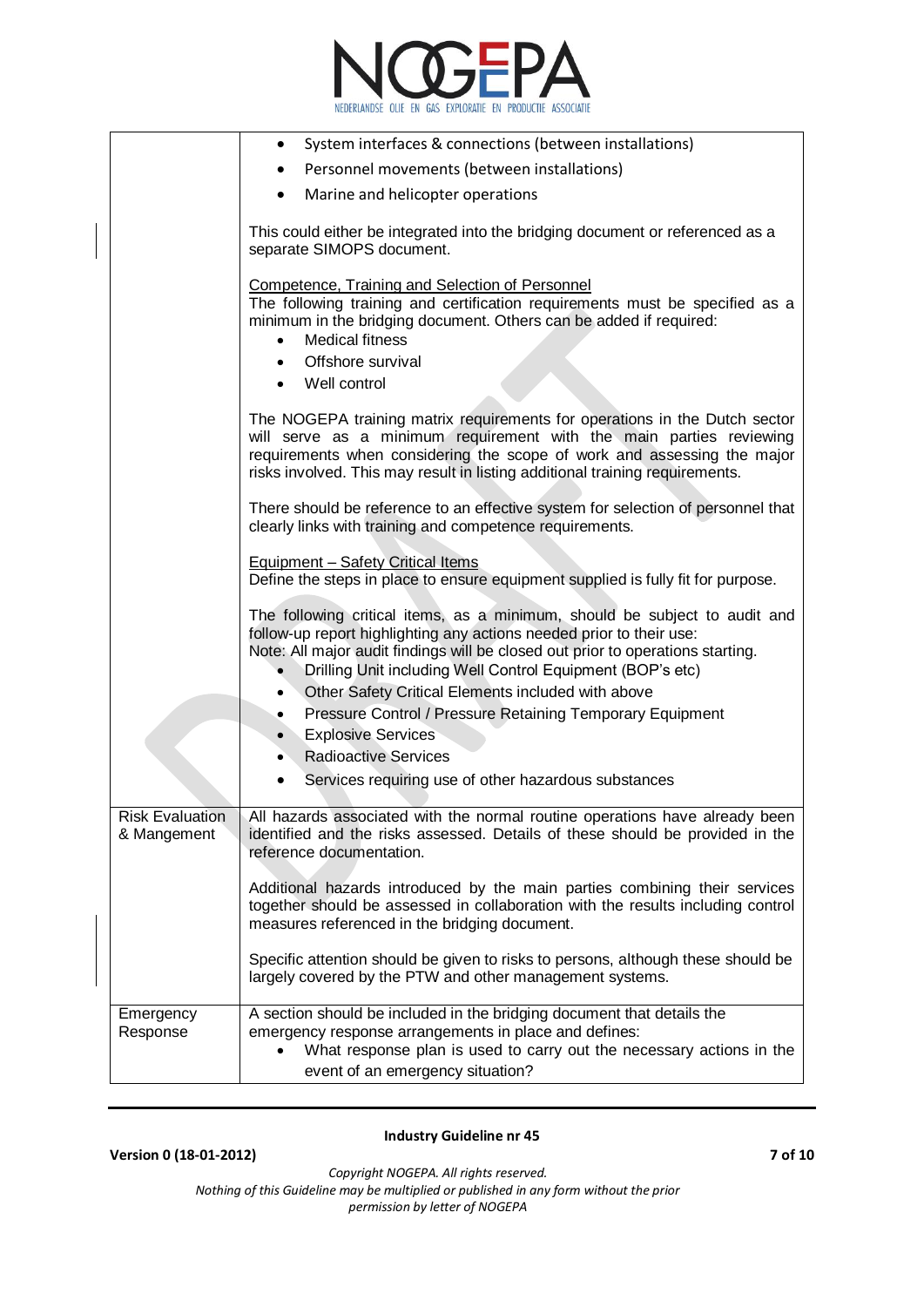

|                                     | Which main party assumes overall responsibility for coordinating the<br>$\bullet$<br>emergency response and from where?<br>What role do the other main parties play in responding to the<br>emergency situation?<br>How the main parties have bridged the emergency response<br>arrangements<br>If it's not possible to refer to a single Emergency Response Plan then the<br>required details should be provided via an Emergency Response Interface<br>Document (included the appendices). Other procedures that should be referred<br>to in an emergency situation include, but not limited to:<br>Fire fighting plan<br>$\bullet$<br>Oil spill contingency plan<br>Blowout contingency plan<br>Medevac procedure |
|-------------------------------------|----------------------------------------------------------------------------------------------------------------------------------------------------------------------------------------------------------------------------------------------------------------------------------------------------------------------------------------------------------------------------------------------------------------------------------------------------------------------------------------------------------------------------------------------------------------------------------------------------------------------------------------------------------------------------------------------------------------------|
| Reference<br>Documentation          | Include a section where all applicable documentation can be listed and would<br>typically include:<br>Dutch mining legislation<br>$\bullet$<br>Dutch Arbo legislation<br>٠<br>Applicable NOGEPA guidelines<br>Safety Management System(s)<br><b>Emergency Response Procedure</b><br>۰<br>Oil Spill Response Plan<br><b>Basis of Design</b><br>Work Programme<br><b>Site Specific Safety Case</b><br>Management of Change Procedure<br><b>Rig HSE Case</b><br><b>Rig Operations Manual</b><br><b>Well Control Procedure</b>                                                                                                                                                                                           |
| Appendices                          | The following appendices are recommended as a minimum:<br>Installation data<br>Work plan<br><b>Contact list</b><br>$\bullet$<br>Arbo Law/vg-template cross reference (included with this guideline)                                                                                                                                                                                                                                                                                                                                                                                                                                                                                                                  |
| Distribution<br>Document<br>Control | Define the distribution system in place to ensure all involved persons receive a<br>copy of the bridging document, including subsequent revisions.<br>Define the document control system used to ensure document revisions are<br>made and issued.                                                                                                                                                                                                                                                                                                                                                                                                                                                                   |

**Version 0 (18-01-2012) 8 of 10**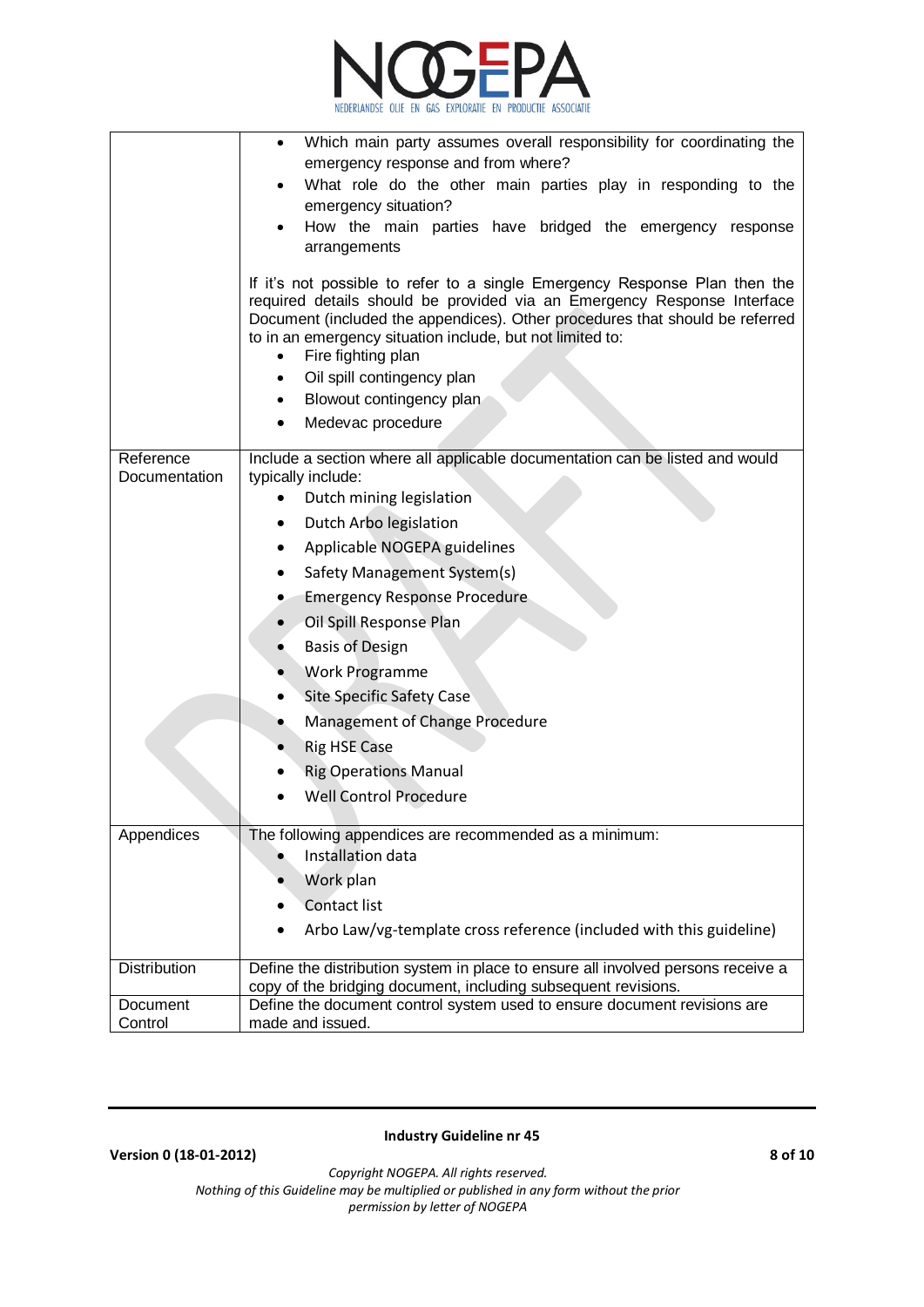

| <b>Chapter bridging document</b> | Chapter/ paragraph from the vg-template                 | <b>Article in Arbo Law</b>          |
|----------------------------------|---------------------------------------------------------|-------------------------------------|
|                                  | 1 Samenvatting aan uitvoerenden                         |                                     |
|                                  | 2 Algemene aspecten                                     |                                     |
| 1                                | 2.1 Doel en toepassingsgebied van het vgdocument        | ABB 2.42 lid 1, 2e                  |
| 5                                | voor bijzondere werkzaamheden                           | ABB 2.42f lid 1c                    |
| 1                                |                                                         | ABR 3.7                             |
| $\overline{7}$                   | 2.2 Referentie documenten                               | ABR 3.12 lid 2                      |
| Cover page                       | 2.3 Revisies en actualisatie                            | ABB 2.42 lid 4                      |
|                                  | 3 Organisatie                                           |                                     |
|                                  | 3.1 Werkgevers                                          |                                     |
| 1                                | 3.2 Samenwerking                                        | <b>ABW 19</b>                       |
| 5                                |                                                         | ABB 2.42 lid 2d                     |
| 1                                |                                                         | ABB 2.42f lid 3                     |
| 3                                | 3.3 Beschrijving van de organisatie                     |                                     |
| 3                                | 3.4 Taken, bevoegdheden en                              |                                     |
|                                  | verantwoordelijkheden                                   |                                     |
| 3                                | 3.5 Individuele verantwoordelijkheid                    |                                     |
| 3                                | 3.6 Coördinatie                                         | ABB 2.42 lid 3                      |
| 4                                |                                                         | ABB 2.42f lid 2                     |
|                                  | 3.7 Communicatie                                        |                                     |
|                                  | 4 Risico inventarisatie, risico evaluatie en beheersing |                                     |
|                                  | 4.1 Gevaren identificatie                               |                                     |
| 5                                | 4.1.1 Toegepaste studies                                | ABR 3.10 lid 1d                     |
| 5                                | 4.1.2 Hoofdgevaren                                      | ABB 2.42 lid 2a                     |
| 5                                |                                                         | ABR 3.10 lid 1c                     |
| 5                                | 4.1.3 Gevaren op de arbeidsplaats                       | ABB 2.42 lid 2a                     |
| 5                                |                                                         | ABR 3.10 lid 1c                     |
| 5                                | 4.1.4 Interactie van gevaren                            | ABB 2.42 lid 2a                     |
| 5                                |                                                         | ABR 3.10 lid 1c, 2                  |
|                                  | 4.2 Risicoanalyse                                       |                                     |
| 5                                | 4.2.1 Risicoanalyse methode                             | ABB 2.42f lid 1c                    |
| 5                                |                                                         | ABR 3.10 lid 1c                     |
| 5                                | 4.2.2 Kwalitatieve risicoanalyse                        | ABB 2.42f lid 1b                    |
| 5                                |                                                         | ABR 3.10 lid 1c                     |
|                                  | 4.3 Risico eliminatie en reductie: beheersmaatregelen   |                                     |
| $\sqrt{5}$                       | 4.3.1 Acceptatie criteria                               | ABR 3.10 lid 1b                     |
| $\sqrt{5}$                       | 4.3.2 Risico evaluatie en reductie                      | ABB 2.42 lid 2b, 2c                 |
| 5                                |                                                         | ABB 2.42f lid 1b                    |
| 5                                |                                                         | ABR 3.10 lid 1c, 1e, 1f, 1h         |
|                                  | 4.4 Prestatienormen                                     |                                     |
| 4                                | 4.4.1 Opgave en toetsing aan prestatienormen            | ABR 3.10 lid 1g, 1i                 |
|                                  | 5 Calamiteitenbeheersing                                |                                     |
| 2                                | 5.1 Toetsing tegen en aanpassing van het                | ABB 2.42h, 3.37n en 3.37q t/m 3.37u |
| $\overline{\mathbf{c}}$          | brandbestrijdingsplan                                   | ABR 3.10 lid 1a, ABR 3.12 lid 3     |
| 2                                |                                                         | ABR Bijlage IIIB                    |
| 2                                | 5.2 Toetsing tegen en aanpassing van het                | ABB 2.42h, 3.37n en 3.37q t/m 3.37v |
| 2                                | noodplan                                                | ABR 3.14 en ABR Bijlage IIIE        |
| 6                                | 5.3 Afstemmen van meerdere                              | ABR 3.10 lid 1a en lid 2            |
| 6                                | calamiteitensystemen                                    | ABR 3.12 lid 3                      |
| 6                                |                                                         | ABR 3.14                            |
| 6                                |                                                         | ABR Bijlage IIIB, IIIE              |

**Version 0 (18-01-2012) 9 of 10**